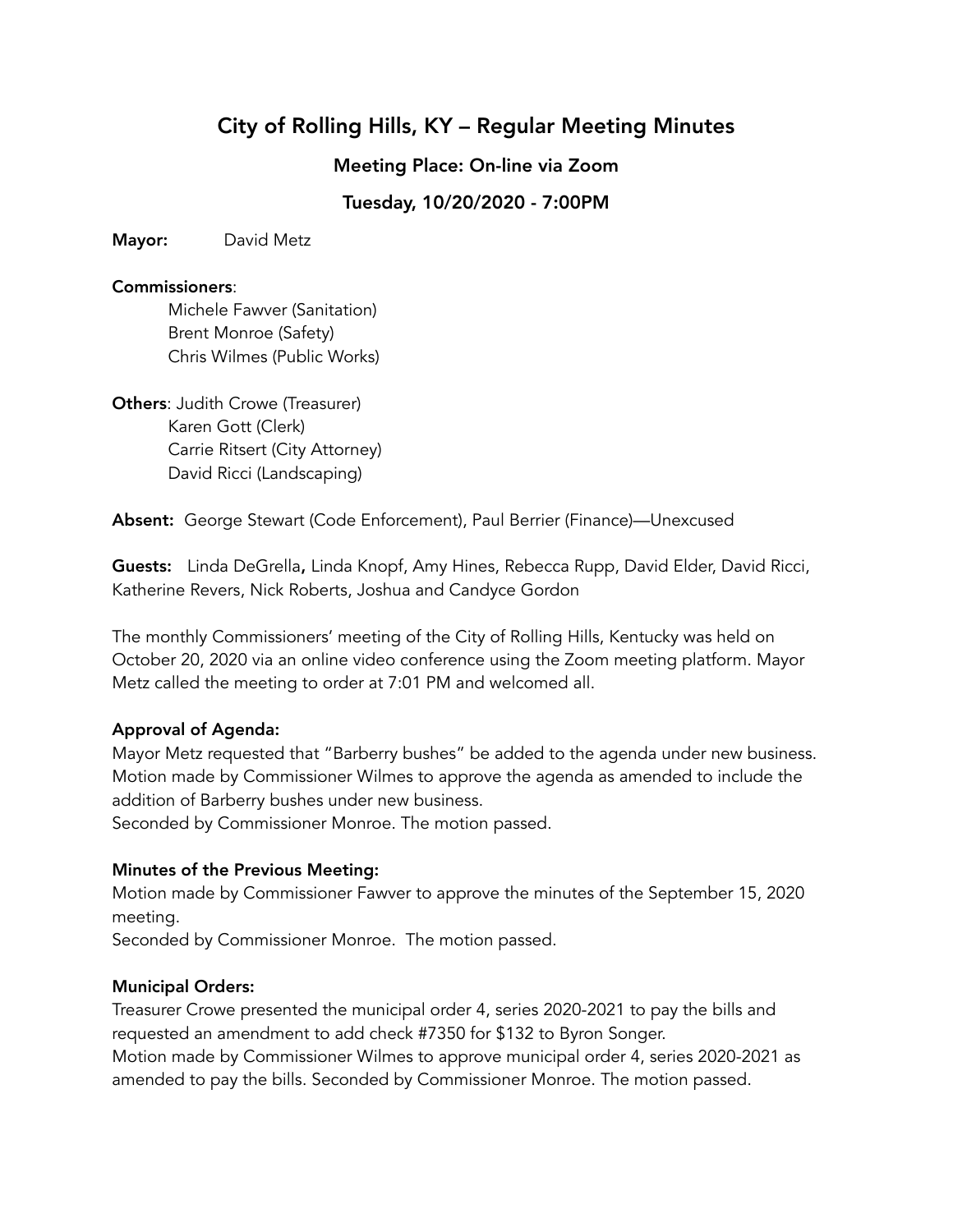## Public forum:

Katherine Revers, a property owner/landlord stated that she is contesting the property taxes and doesn't think it's fair that landlords have to pay \$200 annually and would like the board's reasoning.

## City Attorney:

Attorney Carrie Ritsert gave her report and had two items. First, she mentioned the CARES ACT, which the City wasn't previously going to pursue it, but was going to leave it for future consideration. If the City does wish to pursue it, the CARES ACT deadline is December 31st, unless it is extended, and a resolution for adoption would need to be presented at the November 17<sup>th</sup> meeting. She noted that other cities have applied and had their police patrol and code enforcement expenses reimbursed. Additionally, KLC requests that applications be submitted by December 1st.

Attorney Ritsert indicated that she had looked to see which ordinances may pertain to dead, dangerous, or decaying trees. She shared Ordinance 2, Series 2012 Section A. Maintenance of Premises of landscape elements and quoted "all premises and landscape elements shall be maintained in a safe, sightly and sanitary condition including but not limited to steps, walks, driveways, fences, decks, pertaining to all shrubs, trees, grass and weeds." Attorney Ritsert feels that this ordinance applies to recently voiced concerns about trees that are going to cause harm because this ordinance does talk about safety and trees.

# Safety/Code Enforcement:

Commissioner Monroe gave his report. The reported crime incidents within the ½ mile area from 9300 block of Aylesbury Dr in the City of Rolling Hills were: 1 Burglary, 3 Thefts, 1 Shoplifting, 1 Robbery, 2 Vehicle break ins and 1 theft from a building.

Code Enforcement Officer, George Stewart was absent. Commissioner Monroe indicated that Officer Stewart is continuing to address mostly yard maintenance (overgrowth) and parking code violations via courtesy warnings and citations. There was one abandoned vehicle. Ollie's is pretty much cleaned up. Sign installation, stripes and arrow painting at the intersection of Goose Creek Road and Westport Road has been completed.

#### Finance:

Commissioner Berrier was absent. Mayor Metz presented the September 2020 Financial Report. Motion to approve the Financial Statement ending September 30th was made by Commissioner Fawver. Seconded by Commissioner Wilmes. Motion passed.

#### Sanitation:

Commissioner Fawver reported that there have been several large item pickups, which is available every Thursday, with the provision that they be called beforehand.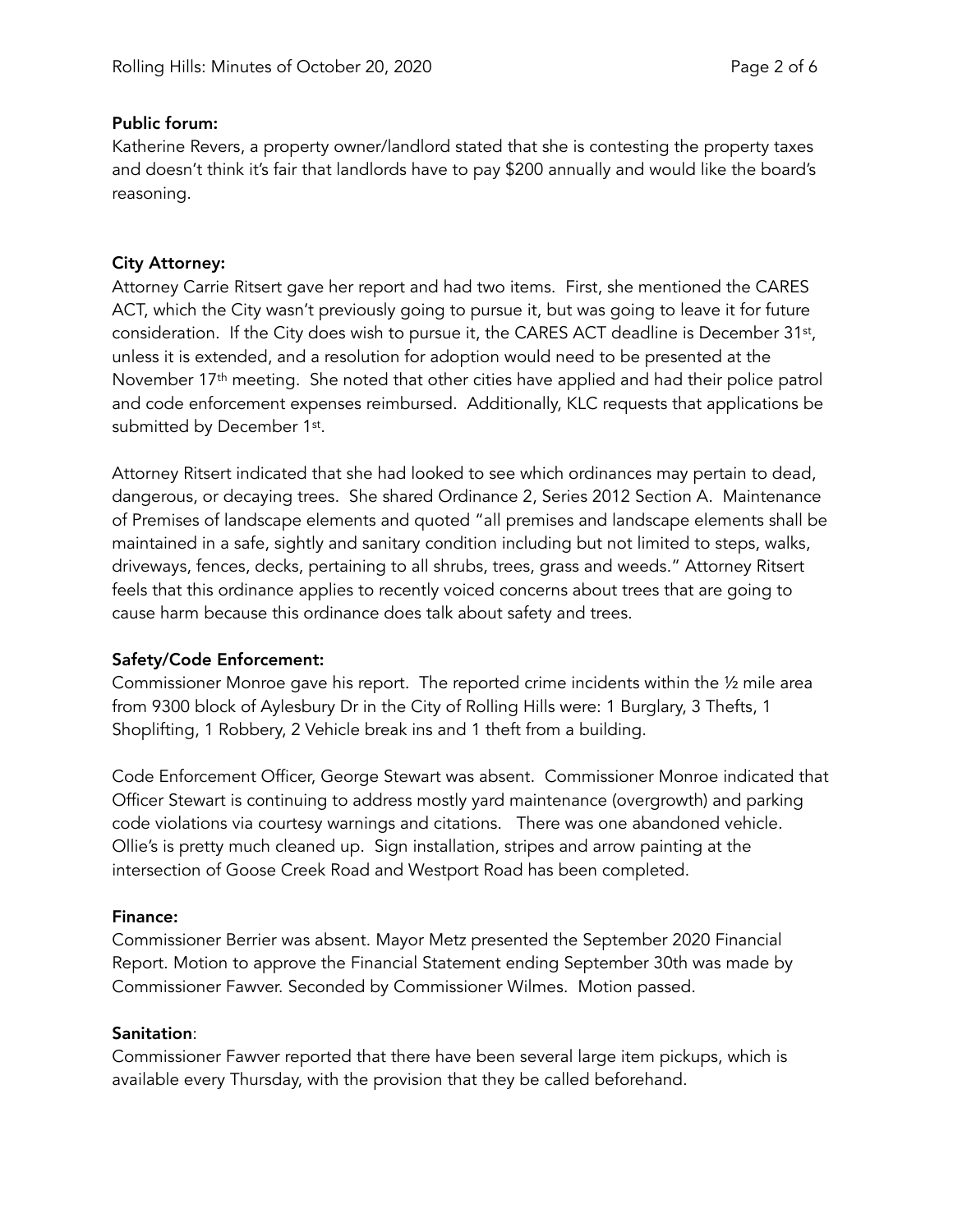## Public Works:

Commissioner Wilmes gave his report. Five streetlights are out. Three on Langdon, one on Tiverton and one on Aylesbury Drive. All have been repaired by LG&E. Mayor Metz and Commissioner Wilmes met with MSD a few weeks ago at the storm drain at the end of Langdon Drive, where it meets Tiverton Way. MSD indicated that they will need to run a camera down the pipe to determine why it is backed up. Most likely collapsed. LG&E currently has a backlog with their own camera technicians and will subcontract the job out. They aren't giving us a definite timeline but will keep us involved in the process.

Commissioner Wilmes is working on Snow removal bids, using the same specifications that we've previously used since our needs haven't changed. To date he's called multiple companies but most are too small to handle our business. He has received one bid.

## New Business

Christmas Decorations Scope of Work/Bids—Commissioner Fawver presented two bids she received. One is from Mr. McCabe, who has done it in the City for years. His quote starts out at \$850 depending on what will need to be purchased due to wear and tear and weathering. He will check the breakers and straighten up anything as he comes and goes from the neighborhood. He had 24 inch wreaths and multi-color lights up front. She also contacted All Lit Up which is owned by Zeppos, a landscaping/snow removal company who does this through We Hang Christmas Lights. The quote from them is \$1,181.90. The deposit, which is 50% is due up front and if you use them every year after that, beginning the second year, they will give a discount. They supply all décor, lights and have a 24 hour turn around if there is something that needs to be repaired/replaced. They test everything but are not responsible for electrical outlet issues should we incur them. Their schedule is filling up quickly, but we can have them put up early and wait to turn them on. They would take them down the week after January 1<sup>st</sup>. Commissioner Fawver made a motion that we accept All Lit Up's quote. Motion was seconded by Commissioner Monroe. Motion passed.

Commissioner Fawver will handle working with this vendor and schedule turning on the lights near Thanksgiving, as their schedule allows.

Snow Removal Scope of Work/Bids—Commissioner Wilmes is working on Snow removal bids. This has been tabled until the November 17<sup>th</sup> meeting with the goal of approving a bid at that time.

Sidewalk Ramp Bids—Commissioner Berrier had previously looked at the ramps throughout the City and eight ramps were identified that could benefit from work. Bid requests were sent out to Kaufman Concrete, S & S Concrete and Lawrence Concrete. Mayor Metz reported that Kaufman Concrete's bid was \$19,800, Lawrence Concrete's was \$14,000 and S & S Concrete gave two bids. The first was to replace all eight ramps, for \$11,000. A second option was to include the removal of the broken curbing out of the median that starts at Aylesbury and runs north to Kenlock. The curbing removal would add \$2,000 to S & S Concrete's bid, making it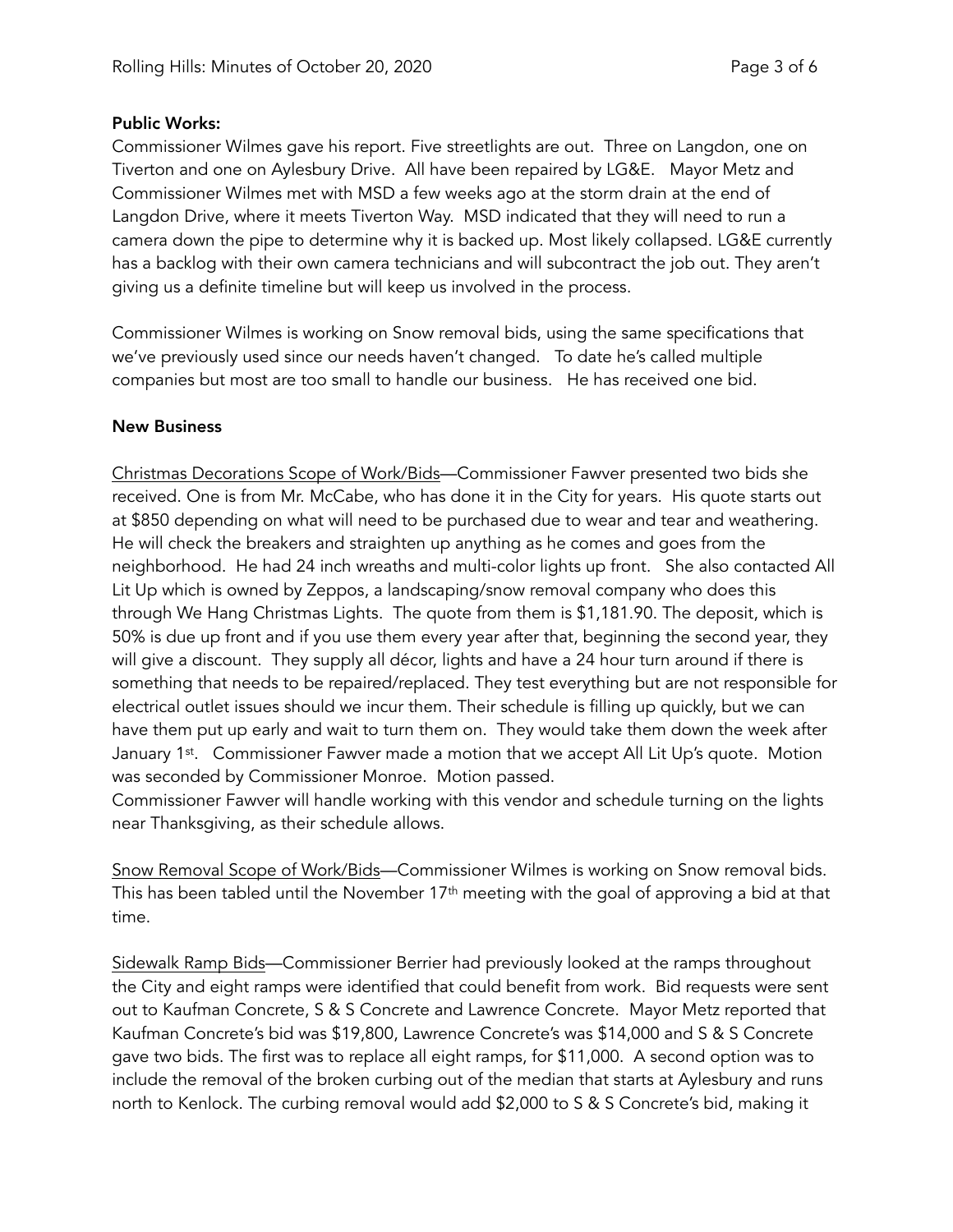\$13,000. S & S Concrete is clearly the lowest bidder. Mayor Metz asked our landscaper, David Ricci to put together a bid for only for the removal of the broken concrete curb.

Mayor Metz added that we'd make S & S Concrete aware that they may get either the \$11,000 or \$13,000 contract depending upon Mr. Ricci's bid.

Motion was made by Commissioner Fawver to approve S & S Concrete's bid at \$13,000 subject to receipt and review of a bid from David Ricci. Seconded by Commissioner Wilmes. Motion passed.

Mayor Metz noted that the Kentucky League of Cities (KLC) insurance has grants available for improvements to the city, and noted they have a grant category for slip and fall prevention and sidewalk replacement. He subsequently submitted our application for \$1,500 and gave them our invoice for our recent sidewalk grinding.

Need for Commissioners January 1—Mayor Metz reported that currently Commissioner Fawver is listed on the ballot for re-election. Clerk Gott added that two other write-in candidates for Commissioner have registered. Those candidates are: Shalonda Gregory and Audrey Wagner. Joshua Gordon is a potential candidate but had not yet filed paperwork to be a write-in candidate.

Barberry Bushes—Mayor Metz indicated that there have been complaints of poor visibility at the intersections of Goose Creek Drive & Aylesbury Drive and at Aylesbury Drive & Langdon Drive attributable to the Barberry bush overgrowth. Additionally, the Burning bushes and Taxus shrubs have also reduced visibility. Mayor Metz recommended that in talking with David Ricci, that we remove the bushes as soon as he has time. David Ricci presented two options. Option A: Removal of the Barberry bushes alone, to include raking existing mulch into the hole left by the bushes would be \$240, which would include Barberry shrubs at both ends of the median. Option B: Removal of the Barberry bushes, Burning bushes and Taxus shrubs, to include raking existing mulch into the hole left by the bushes would be \$670. A separate bid for low maintenance re-landscaping, which would be able to be maintained below twenty four inches in height contains: 8 Boxwoods, 12 Golden Mops, which are already used on Langdon Drive, plus weed barrier, 7 cubic yards of river gravel plus 22 variegated Liriope. The relandscaping bid breakdown would be \$1,085 for materials, \$1,320 for pickup/labor/installation, totaling \$2,405.44. Including the removal of the shrubs it would be to \$3,075.44. David Ricci indicated that if we chose not to re-landscape now, that a late March planting would be fine. Commissioner Fawver made a motion to remove existing bushes to include raking existing mulch into the holes left by the shrubs for \$670 and let the new Commission decide what to plant. Commissioner Wilmes seconded the motion. Motion passed.

# Old Business

Langdon Court erosion update – Mayor Metz recommends we continue to wait for results of pipe scoping from MSD before spending the money that was previously approved for this project.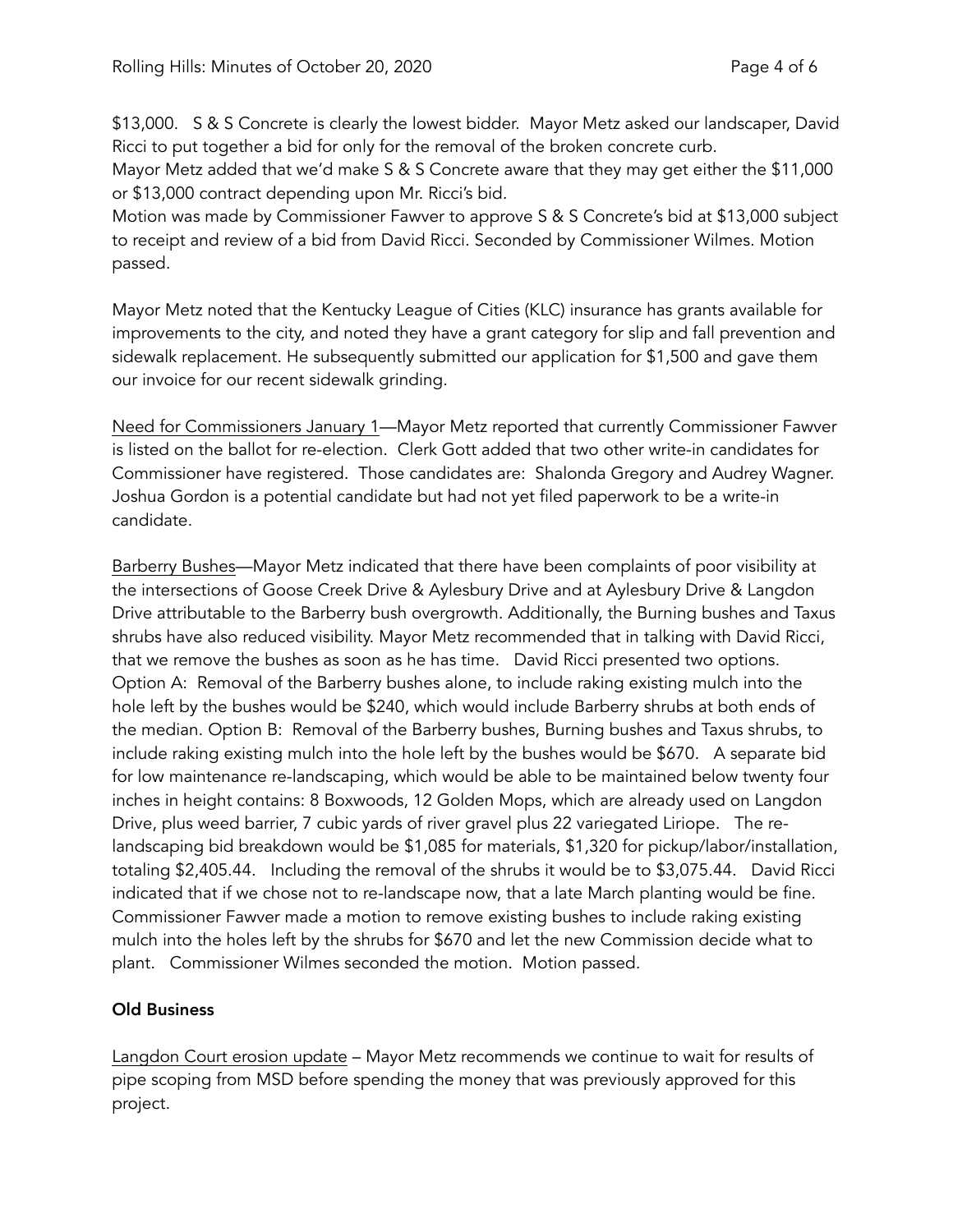Tiverton Way at Langdon Drive intersection—the northern lane is extremely rough and bumpy. The previous repair was subpar. On November 3<sup>rd</sup> Louisville Water Company will be closing the intersection down from all three directions to make the road repair. They will have a supervisor on site. It should take about three to four days for the repair. Commissioner Wilmes is coordinating this with Louisville Water Company and will notify Westwood as well as Meadow Vale police. Residents will be notified of the intersection closure via social media.

Speed bumps—Tabled until Spring 2021.

Dumping of tree trunk and damage to City property—Mayor Metz is still working on this issue.

Shopping Center Entrance/Exit issues—Mayor Metz is still working on this issue.

Damaged light at Langdon Drive entrance to the City of Rolling Hills—Mayor Metz and Commissioner Fawver have ordered the replacement fixtures, as was approved in the September 2020 meeting. Once they arrive, an electrician will need to install them.

Curb Painting Proposal: David Ruhl—Treasurer Crowe reported that he will begin painting weather permitting probably in the next week or two.

Green Space Development Update—Mayor Metz reported that all residents were invited via the newsletter to view the landscape architect's proposed ideas for the Green Space and give feedback. The event took place at Bearno's restaurant on October 15<sup>th</sup>. Residents' feedback is now being compiled by the landscape architect. A report is expected in November.

Speedhump Reflective Signs Purchased: Status of Installation—Commissioner Wilmes needs to work on it especially in conjunction with the snow removal bid.

Fencing at rear of shopping center - This project deferred to Spring 2021.

Codification Update—Clerk Gott reported that American Legal has our ordinances and we are waiting for them to do their work.

COVID Funds—Mayor Metz indicated that was what Attorney Ritsert had previously mentioned. To date our only COVID related expenses have been the monthly subscription to Zoom for holding our meetings. We did not incur any other expenses that in Mayor Metz opinion would qualify for reimbursement.

Opioid Funds—Mayor Metz said it is a National lawsuit that he put our name on. Stop Bar Striping Bids. Deferred to Spring.

# Public Forum

Owner/landlord Katherine Revers reiterated her protest of the property taxes and requested that she be given an explanation of the City's reasoning for charging the annual \$200 to